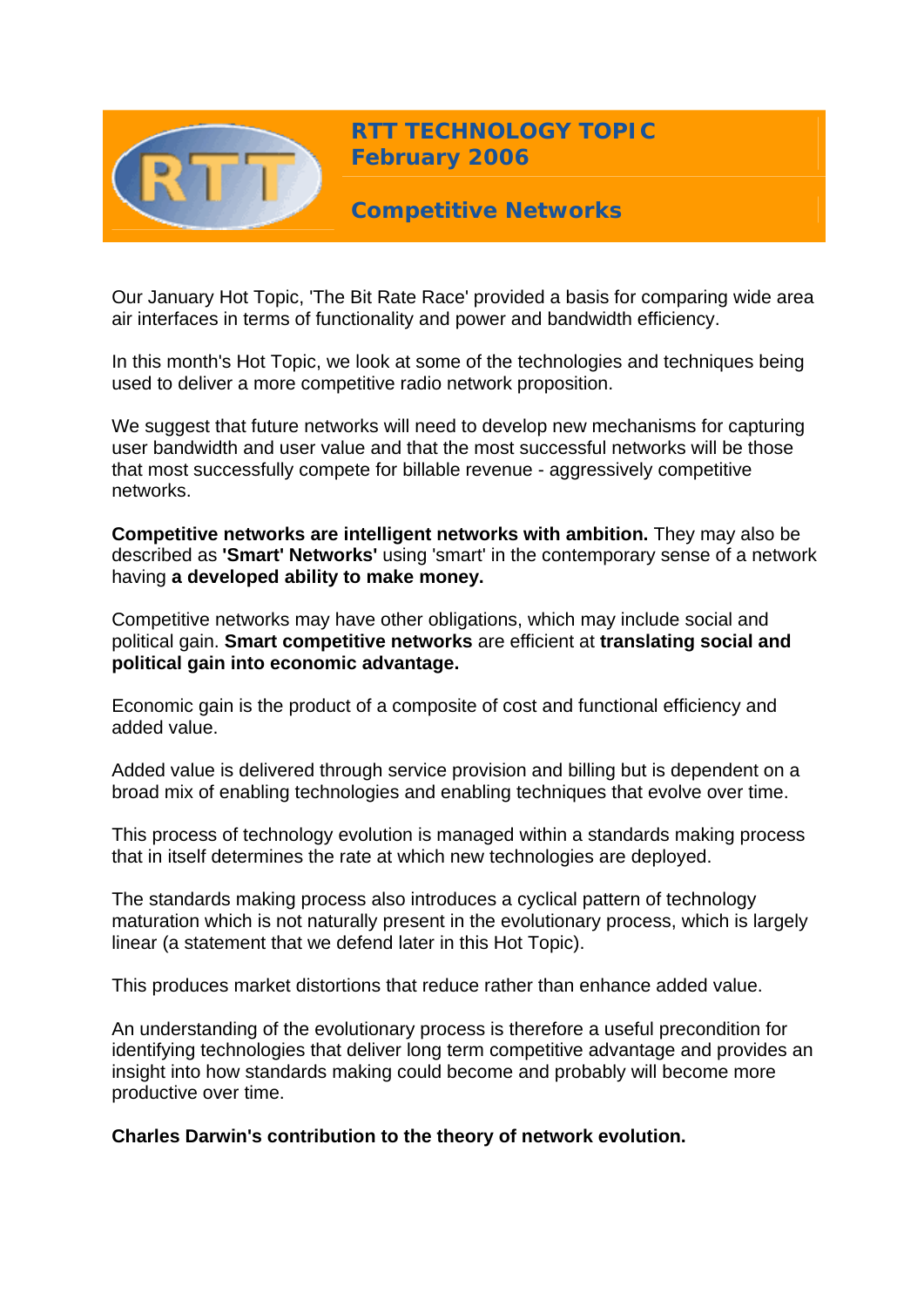To study the evolutionary process, where better to start than Charles Darwin.

Inspired by amongst others the famous botanist, geologist, geographer and 'scientific traveller' the Baron von Humboldt (the current man), Darwin spent five years (1831- 1836) on the HMS Beagle observing the flora and fauna of South America.

From these observations Darwin developed his theories of natural selection.

In parallel, similar studies on similar expeditions to the Amazon were leading Alfred Russell Wallace to develop and promote similar theories which in turn prompted Darwin (in 1859) to publish 'On the Origin of Species by Means of Natural Selection, or the Preservation of Favoured Races in the Struggle for Life'.

# **A summation of Darwin's theory**

**Evolution** exists.

Evolution is gradual.

The primary mechanism for evolution is **natural selection.**

Evolution and natural selection occur through a process of on going **specialisation.**

So what relevance does Darwin and his fellow botanist and naturalist colleagues have to cellular network design and cellular network evolution?

Well, to paraphrase,

'The survival (or success) of each organism (cellular network) is determined by that organisms (cellular network's) ability to **adapt** to its environment'.

'The fittest (most power and bandwidth efficient networks) win out at the expense of their rivals(other network providers) because they succeed in **adapting** themselves best to their environment'

| Alexander von Humboldt | <b>Alfred Russell Wallace</b> | <b>Charles Darwin</b> |
|------------------------|-------------------------------|-----------------------|
| 1769-1859              | 1823-1913                     | 1809-1882             |
|                        |                               |                       |
|                        |                               |                       |
|                        |                               |                       |
|                        |                               |                       |

# **The dynamics of adaptation**

Darwin suggested that the process of evolution and adaptation occurs over millions of years.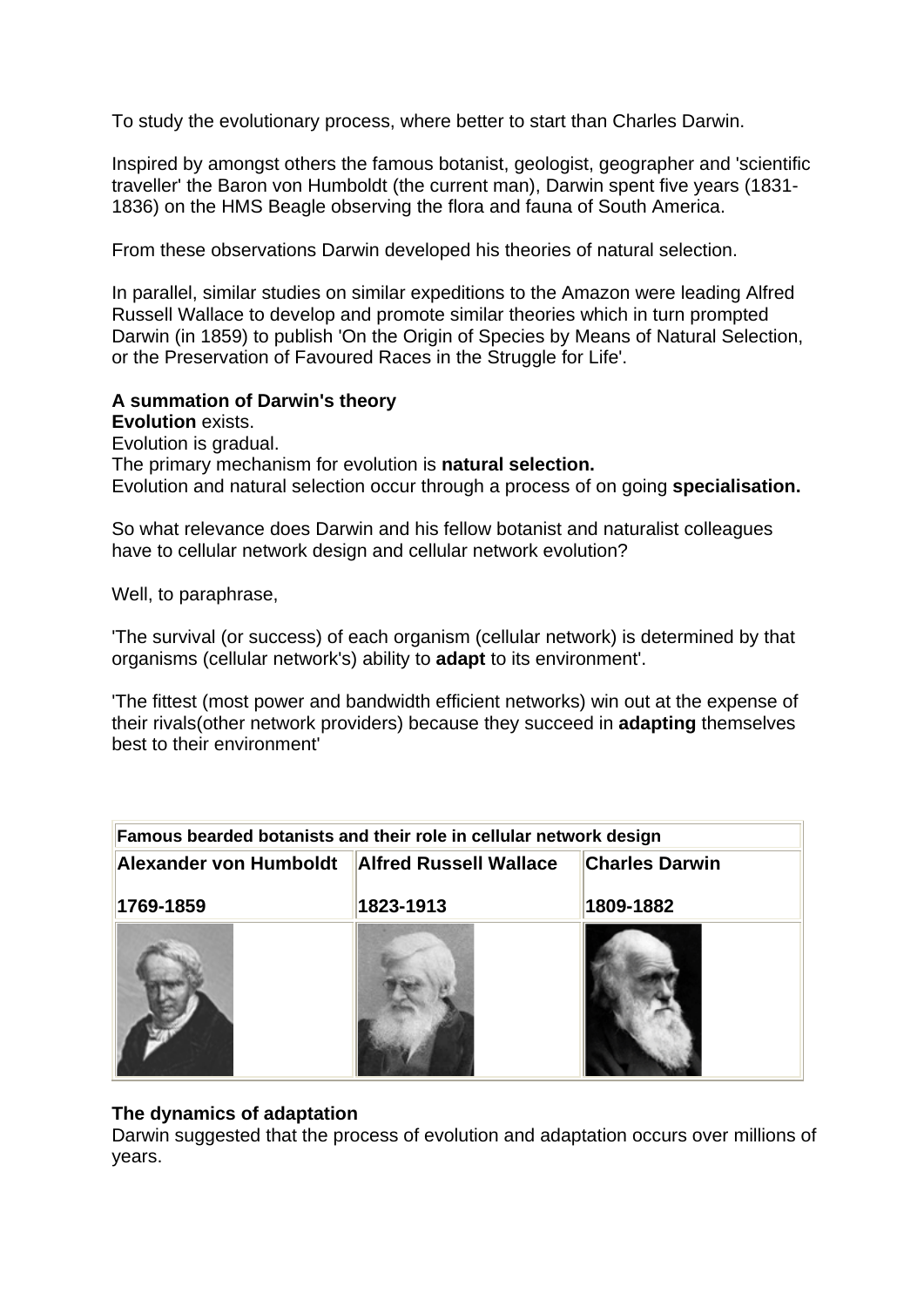One way or another humans seem to have used those millions of years to achieve a competitive advantage over (most) other species. This competitive advantage is based on energy efficiency (output available for a given calorific intake), observational abilities (sight, sound, smell) and the ability to use observed information intelligently to avoid danger or to exploit locally available opportunities.

To us, the process of long-term adaptation is unnoticeable due to the time scales involved. The process appears to us to be static.

However part of the process of successful adaptation over time is to become more adaptive, particularly in the way in which we conserve energy, the way in which we manage to have energy available to support short concentrated bursts of activity, and the way in which we couple these processes to observed information.

Short-term adaptation functions are noticeable. We can experience them and measure their extent and effect. We can recognise and observe the dynamic nature of the process.

In cellular network and cellular handset design, adaptation is an already important mechanism for achieving power and bandwidth efficiency and is becoming more important over time.

As such it is useful to study how adaptation works in an engineering context but using several million years of biological and botanical experience and several hundred years of biological and botanical study and analysis as a reference point.

#### **Adaptation, scaling and context**

We can take describe almost any process in an end to end mobile communications channel in terms of three interrelated functions - adaptation, scaling and context.

**Adaptation** is the ability of a system or part of a system, to respond to a changed requirement or changed condition.

**Scale** (scaling) is the expression of the order of magnitude over which the adaptation takes place (the range) and may also comprehend the rate and resolution of the response.

**Context** is the amount of observable information available in order for the system itself or some external function to take a decision on the adaptation process. The accuracy of the observation process and the ability of the system to interpret and act on the observed information will have a direct impact on overall system efficiency.

The function of the human heart provides a biological example. Our heart rate and blood pressure increases when we run. Our heart rate and blood pressure also increases when we use our observation system (sight, sound, smell, touch and sense of vibration) to perceive potential danger and/or local opportunity. As such, the process of adaptation is both reactive and proactive.

The scale in this example ranges from the lowest to highest heart rate. The context is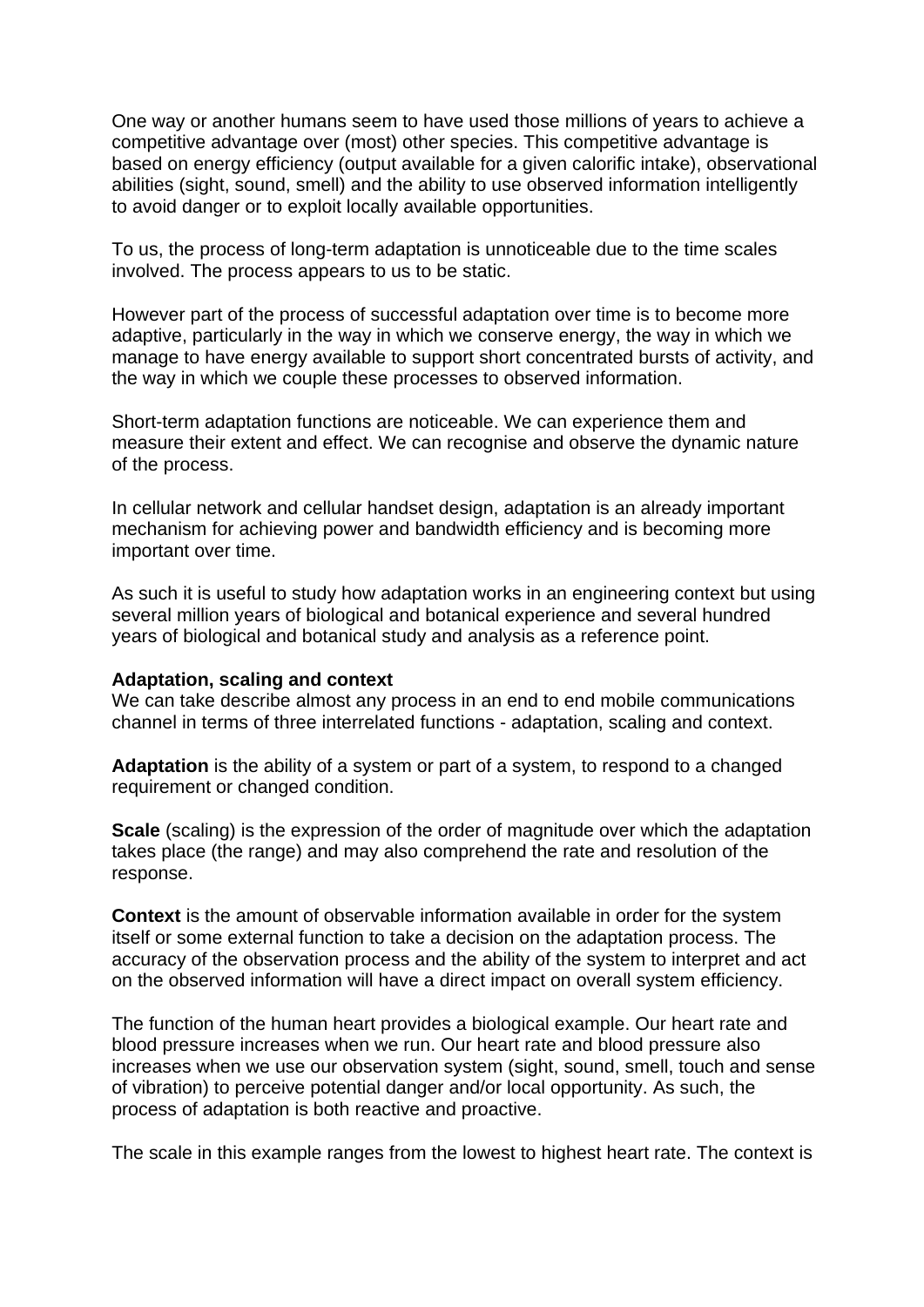either actual (we have started to run) or predictive (we know we might have to run).

Human observation systems in themselves are adaptive. For example our eyes can adapt to light intensities ranging from small fractions of a lux to over 100,000 lux. This is the scale of the adaptation process. The context, in this example, is the ambient light level.

### **Examples of adaptation in existing semiconductor solutions**

Many present semiconductor solutions used in cellular phones and consumer and professional electronics products use adaptation to decrease power drain. In this context, adaptation is based on the ability to change the clock speed (heart rate) and or voltage (blood pressure) of the system when presented with specific processing tasks (the context).

The scale is the highest to lowest clock rate and highest to lowest voltage. The rate of response (milliseconds or microseconds) and accuracy of response will directly impact overall system efficiency. They may also be additional 'policy' issues to consider, for example the charge state of the battery and external or internal operating temperatures.

Peripheral devices such as displays (one of the largest power consuming items in most present appliances), also use adaptation by responding to changes in ambient light level or by decreasing frame rates, resolution and colour depth in response to a changed operational requirement.

### **Examples of adaptation in existing cellular systems**

Adaptation has always been an inherent part of cellular network design. First generation analogue cellular networks used receive signal strength measurements to determine power and edge of cell handover thresholds (an intelligent use of observed information).

Second generation networks make the handset work harder in that the handset compiles a measurement report which is a composite of received signal level and received signal quality (bit error rate and bit error probability). This is sent to the radio network controller which in turn makes power control and handover decisions. The handset has traditionally been instructed to look at up to 6 base stations, it's own present serving base station and five 'neighbour' handover candidates though there is support for more extended measurement reporting (up to ten base stations) in more recent releases. Power control is implemented within a relatively relaxed duty cycle of 480 milliseconds though optional enhanced (120 millisecond) and fast (20 millisecond) power control is now supported.

So in these examples, the adaptation process is the combined function of power control and handover. The scale of power control is typically about 25 dB (first generation) or 30 to 35 dB in second generation systems, the rate is either 480 milliseconds, 120 milliseconds or 20 milliseconds and the resolution is typically half a dB. The context is provided by the measurement report. Note that overall system efficiency is determined directly by the accuracy of the measurement report and the ability of the power control and handover algorithms to interpret and act on the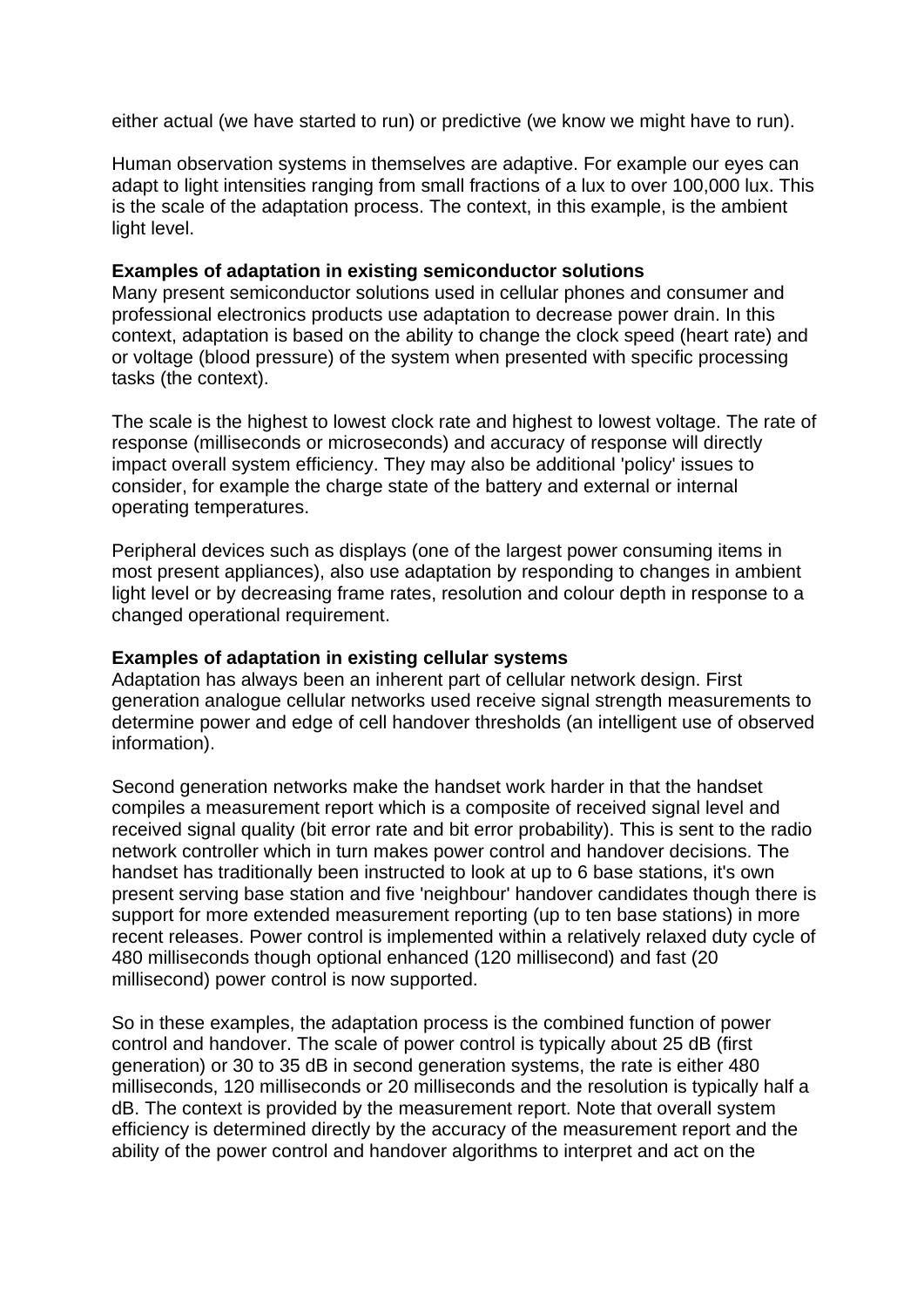observed information - this is **algorithmic value.**

Release 99 WCDMA introduced more aggressive power control (an outer loop power control every 10 milliseconds and an inner power control loop running at 1500Hz), a substantially greater dynamic range of power control (80dB) and the ability to change data rate and channel coding at ten millisecond intervals.

HSDPA simplifies (effectively eliminates) power control but allows data rates and coding and modulation to be changed initially at 2 millisecond intervals and in the longer term at half millisecond intervals.

The context in which the data rate and channel coding decision is taken is based on a set of channel quality indicators (CQI's). This is a composite value (one of 30 possible values) which indicates the maximum amount of data the handset thinks it should be able to receive and send, taking into consideration current channel conditions and it's designed capabilities (how many uplink and downlink multi codes and modulation schemes it supports).

There are however many additional contextual conditions that determine admission policy. These include fairly obviously the level of service to which the user has subscribed but also the local loading on the network. Admission policy may also be determined by whether sufficient storage, buffer or server bandwidth is available to support the application.

So we have a 20 year example of evolution in cellular network design in which step function changes have been made that deliver more adaptability over a wide dynamic range (scale) based on increasingly complex contextual information.

It is this process of increasingly aggressive adaptation that has realised a progressive increase in power and bandwidth efficiency which in turn has translated into lower costs which in turn have supported lower tariffs which in turn have driven traffic volume and value.

# **Examples of adaptation in future semiconductor solutions**

There is still substantial optimisation potential in voltage and frequency scaling. Present frequency scaling has a latency of a few microseconds and voltage scaling a latency of a few tens of microseconds but the extraction of efficiency benefits from scaling algorithms is very dependent on policy management.

Scaling policy has to take into account instantaneous processor load and preferably be capable of predicting future load (analogous to our heart rate increasing in anticipation of a potential need for more energy). Proactive rather than reactive algorithms can and will deliver significant gains particularly when used with multi processor cores that can perform load balancing. These are sometimes known as 'balanced bandwidth' processor platforms.

# **Examples of adaptation in future cellular networks**

Developments for near future deployment include adaptive source coding, 'blended bandwidth' radio schemes that use multiple simultaneous radio bearers to multiplex multi media traffic, and 'balanced bandwidth' IP RAN and IP core network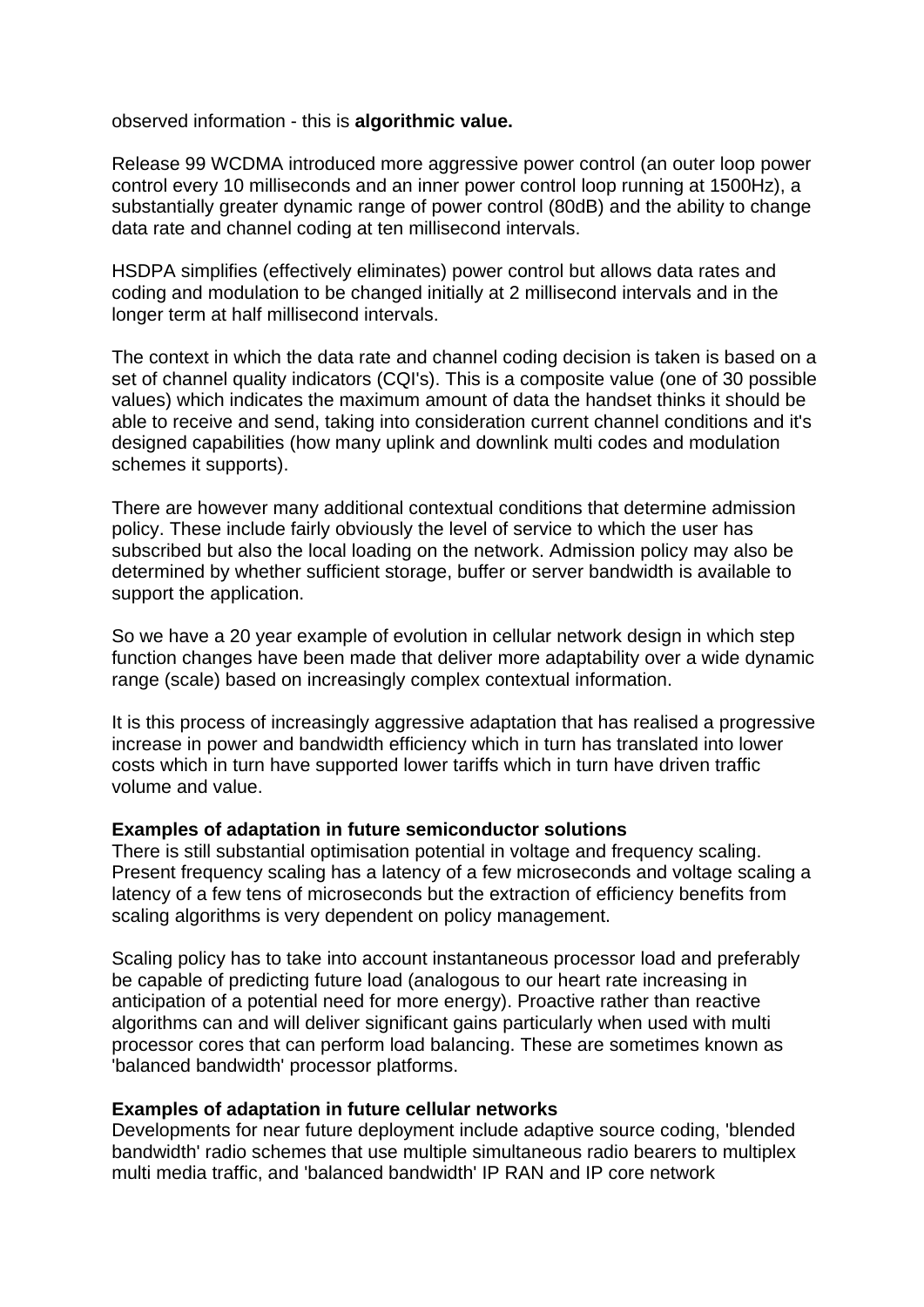architectures that adaptively manage buffer bandwidth, storage bandwidth and server bandwidth to support bandwidth efficient multi service network platforms.

['Adaptive Source Coding'](http://www.rttonline.com/HotTopics/HT_May05e.htm) was covered in our May 2005 Hot Topic on 'Adaptive Systems'.The Hot Topic summarised the present and known future status of adaptive multi rate vocoders, AAC/AAC PLus and MP3Pro based audio encoders, JPEG image encoders and MPEG video encoders.

Over the past six months there has been significant attention given to wavelet based JPEG encoders and MPEG2000 Part 10 scalable video coders both of which provide examples of an increase in adaptability and scalability (dynamic range). Note that realisation of the power and bandwidth efficiency potential of these encoding techniques is very dependent on an aggressively accurate analysis of complex contextual information.

**'Blended bandwidth'** was covered in the same Hot Topic. The suggestion was that potential efficiency gains could be realised by actively sharing bandwidth between wide area, local area and personal area radio systems. Admission control algorithms could be based on channel availability, channel quality and channel 'cost' which in an ideal world could be reflected in a 'blended tariff' structure to maximise revenues and margin in combination with a more consistent (and hence higher value) user proposition.

When combined with other downlink delivery options such as DAB, DVB, these 'blended bandwidth' offerings are sometimes described in the technical literature as 'co-operative networks' or Universal (licensed PLUS unlicensed) Mobile Access. (UMA)

The technical and potential cost benefits of such schemes are compelling but adoption is dependent on the resolution of conflicting commercial objectives. The fiscal aims of co operation and competition rarely coincide unless a certain amount of coercion is used.

**'Balanced Bandwidth'** is a topic we will return to in future Hot Topics but essentially involves achieving a network balance between radio access bandwidth, buffer bandwidth in the end to end channel, (including IP RAN and IP core memory bandwidth distribution), persistent storage bandwidth and server bandwidth and being able to manage this bandwidth mix proactively to match rapidly changing traffic loading and user application requirements.

# **How SuperPhones contribute to Competitive Network Value**

We have already stated that existing phones play a key role in collecting the contextual information needed to support power control and handover and admission control algorithms

Power control, handover and admission control algorithms are needed to deliver power efficiency (which translates into more offered traffic per battery charge) and spectral efficiency (which translates into a higher return on investment per MHz of allocated or auctioned spectrum).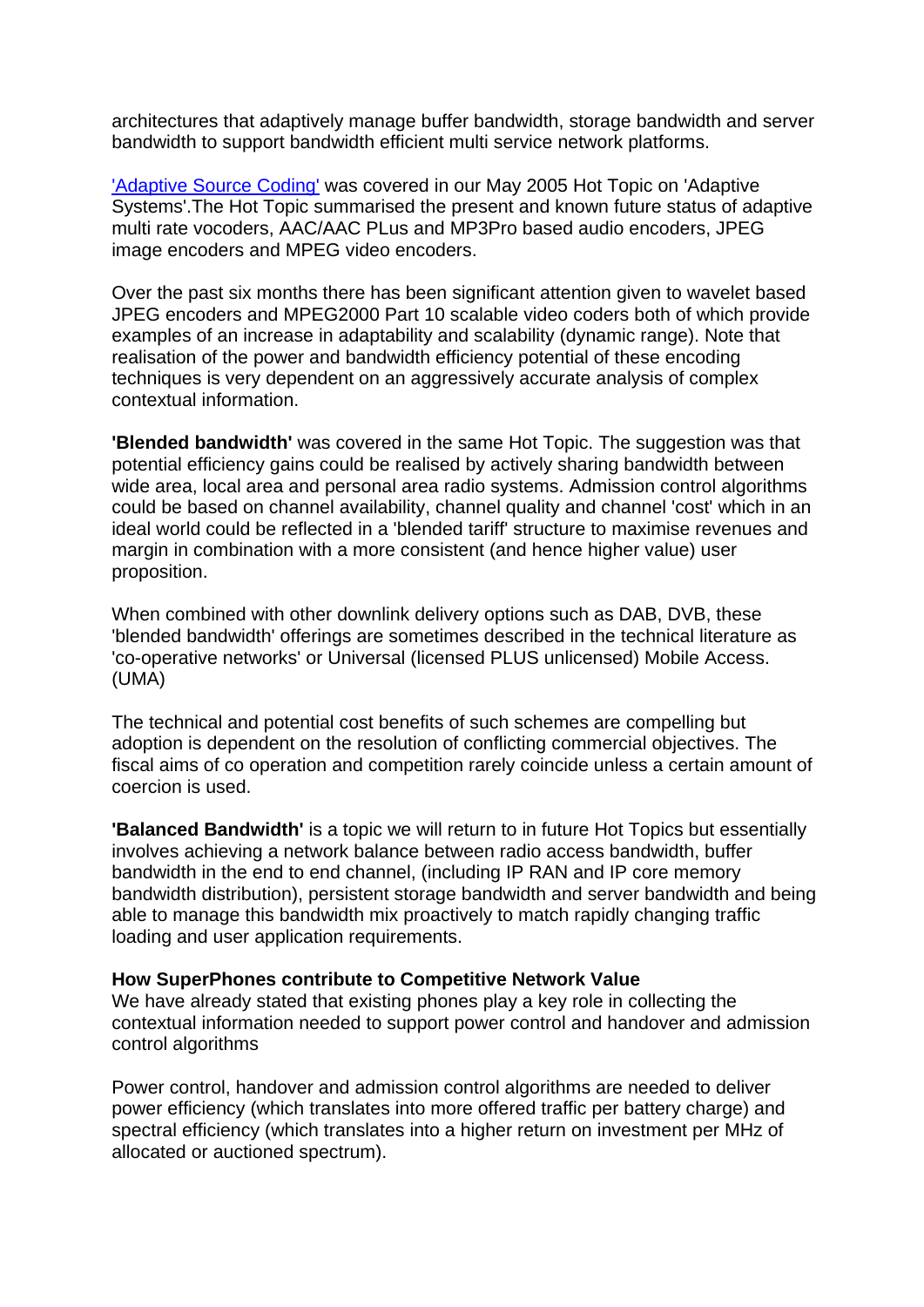### **Phones are the eyes and ears of the network.**

In our [November](http://www.rttonline.com/HotTopics/HT_Nov05e.htm) and [December 2](http://www.rttonline.com/HotTopics/HT_Dec05e.htm)005 Hot Topics we suggested that there are three categories of phone, standard phones, smart phones and super phones.

Standard phones are voice and text dominant and change the way we relate to one another.

Smart phones aspire to change the way we organise our work and social lives.

Superphones change the way we relate to the physical world around us.

We studied the extended image and audio capture capabilities of superphones and the ways in which these capabilities could be combined with ever more accurate **macro and micro positioning information.**

**Macro positioning** information is available from existing satellite systems, for example GPS with it's recently upgraded higher powerL2C signal and ,at some stage, Galileo with its optimised European coverage footprint. Macro positioning is also available from terrestrial systems (observed time difference) and from hybrid satellite and terrestrial systems.

**Micro positioning** is available from a new generation of multi axis low G accelerometers and digital compass devices that together can be used to identify how a phone is being held and the direction in which it is pointed.

# **This moves competitive networks on to new territory. The eyes and ears of the network see more and hear more than ever before. The network has a precise knowledge of where users are, what they are doing and where they are going (direction and speed).**

In simple terms, this knowledge can be used to optimise handover and admission control algorithms.

More fundamentally, **the additional contextual information becoming available potentially transforms both the adaptability and scalability of the network and service proposition.**

This has to be the basis of **future mobility value** in which handsets help us to **relate to** the physical world around us and networks help us to **move through** the physical world around us.

# **And finally back to botany and biology**

Biological evolution may from time to time appear as non-linear. The Cambrian Explosion 543 to 490 million years ago (when most of the major groups of animals first appear in the fossil record) is often cited as an example of non-linear evolution.

Technology evolution may also appear from time to time to be non-linear. The invention of the steam engine or transistor for example might be considered as inflection points that changed the rate of progress in specific areas of applied technology (the industrial revolution, the birth of modern electronics). This apparent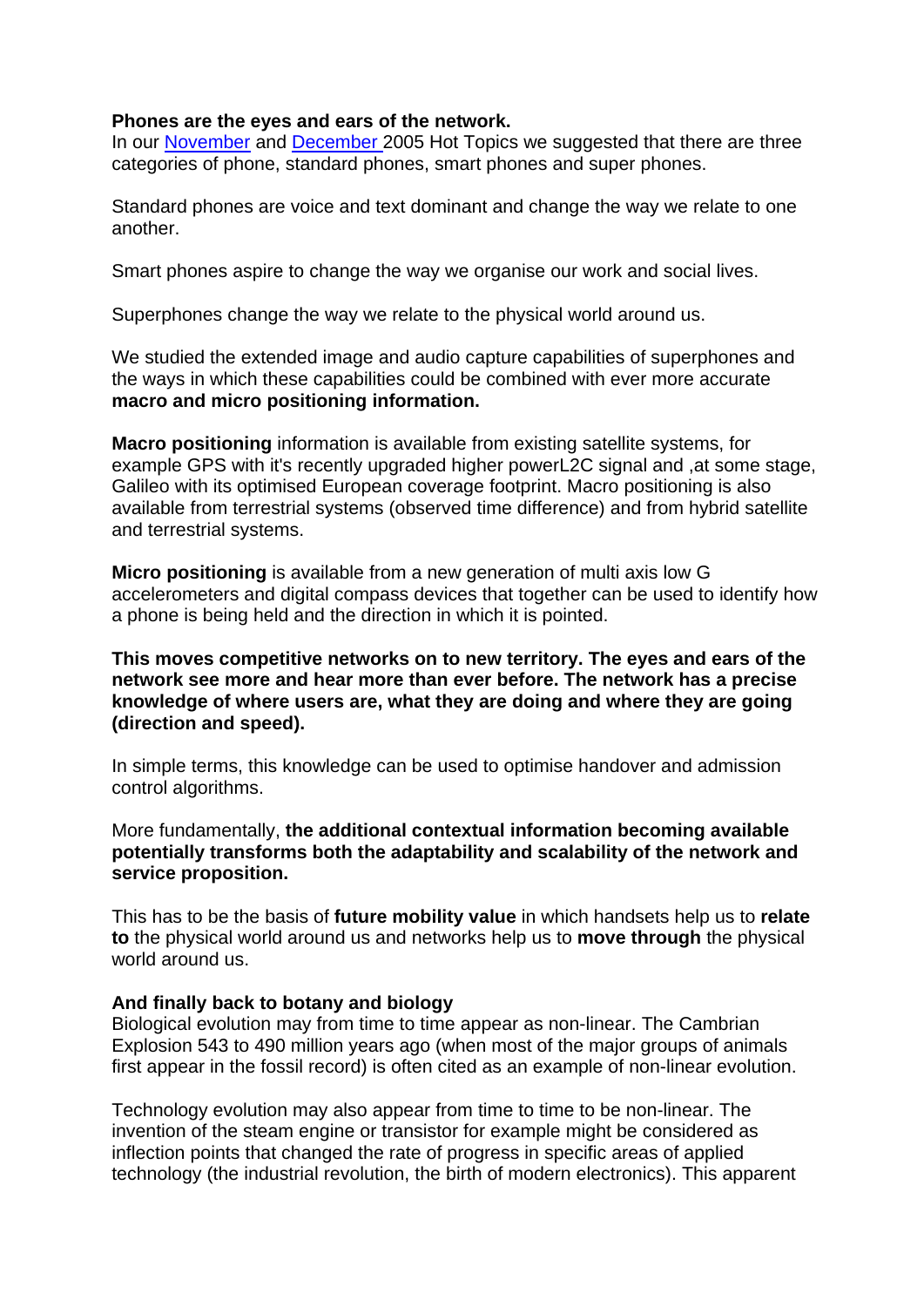non-linearity is however a product of scaling and disappears if a longer time frame is used as a benchmark of continuing progress.

The essence of competition however remains relatively constant over time.

Have humans become more adaptive over time, have they adapted by becoming more adaptive? Possibly.

Certainly we have become more **adept** at exploiting context partly due to our ability to accumulate and record and analyse the knowledge and experience of prior and present generations.

And this is the basis upon which competitive networks will capture and deliver value to future users.

Network value is increasingly based on knowledge value but **knowledge value can only be realised if access efficiency can be improved over time**.

Access efficiency in cellular networks is a composite of power and bandwidth efficiency (the blended bandwidth proposition) and access efficiency.

Access efficiency is dependent on the efficiency of access, admission and storage and server algorithms that anticipate rather than respond to our needs.

The asset value of cellular networks has traditionally been denominated in terms of number of cell sites or MHz of allocated or auctioned bandwidth and number of subscribers.

This still remains valid but these are not inherently competitive networks.

**Competitive networks are networks that exploit accumulated knowledge and experience from present and past subscribers to build new value propositions that deliver future competitive advantage. This in turn increases network asset value.**

Efficient competitive networks are networks that combine access efficiency with power and bandwidth efficiency. An intelligent network with ambition and ability, a network that adapts over time by becoming more adaptive.

# **Specialisation**

But in addition, networks need to find some way of differentiating themselves from one another, creating 'distance' in the service proposition. This is where Darwin's (and Wallace's ) theories of specialisation begin to have relevance. The services required from a network in the Amazon and Malay archipelago and Galapagos Islands are different from the services required in Manhattan, Maidenhead and Mancuria. Radio and TV stations are increasingly specialised in terms of regionalised and localised content provision. Cellular networks will need to develop similar techniques in terms of their approach to specialist regionalised and localised network service platforms. As we said earlier, smart competitive networks are networks that are efficient at translating social and political gain into economic advantage. This